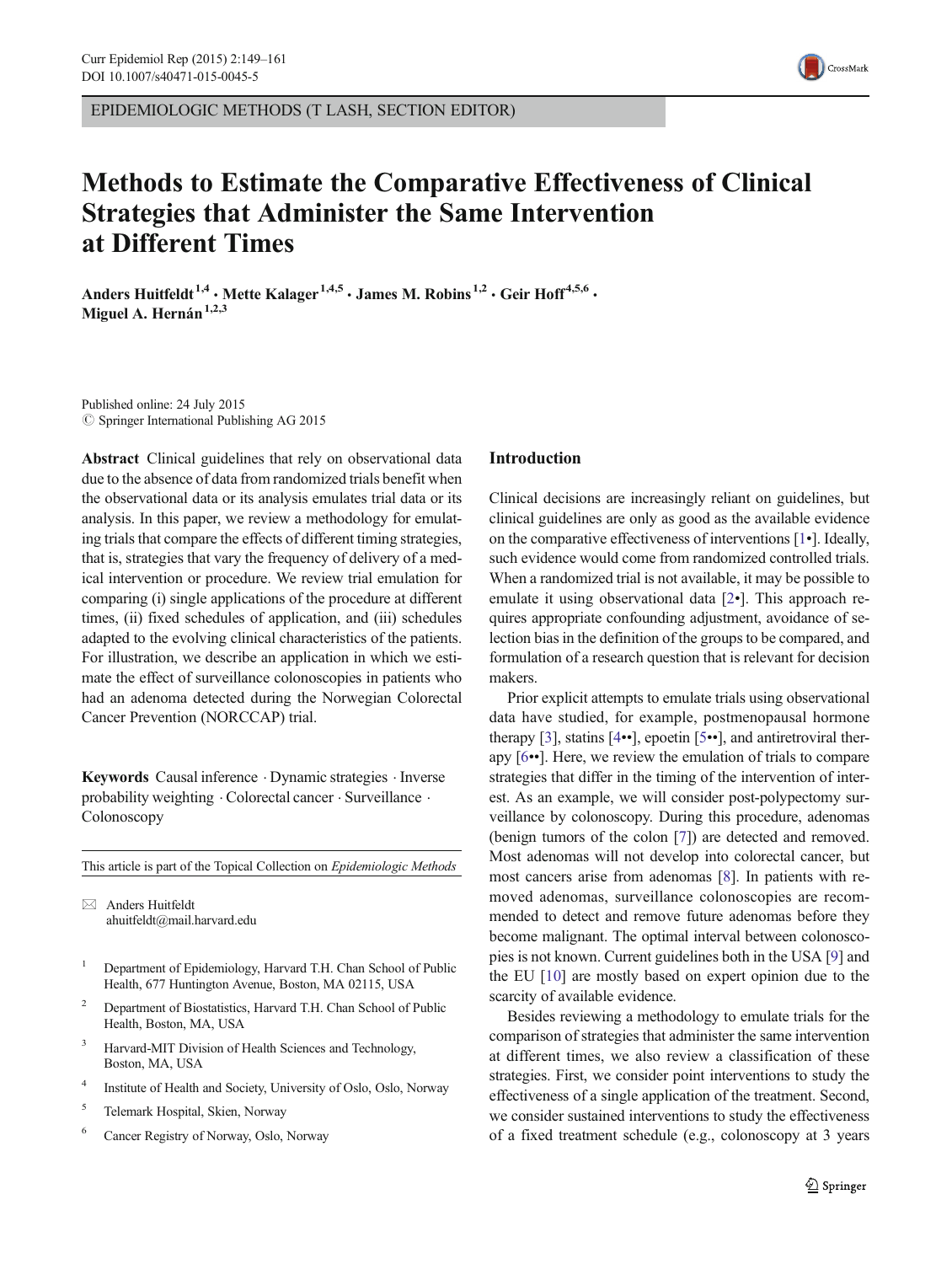after the initial procedure). Third, we consider sustained interventions to study the effectiveness of a personalized schedule of treatment (e.g., colonoscopy every year if the most recent procedure detected large adenomas, otherwise every 3 years). To fix ideas, we review the methodology in the context of its implementation to a cohort of Norwegian individuals. We start by describing this cohort.

## Data

The Norwegian Colorectal Cancer Prevention (NORCCAP) screening study was a randomized clinical trial of once-only sigmoidoscopy screening versus no sigmoidoscopy, conducted in Oslo and Telemark counties in Norway between 1999 and 2001. Our analysis includes participants in the sigmoidoscopy arm in whom at least one adenoma was detected  $(n=2190)$ . As part of the trial, endoscopies were conducted in these individuals until the bowel was free from adenomas. We excluded patients with history of serious gastrointestinal disease, known genetic predisposition to colorectal cancer, and cancer detected as a result of screening in NORCCAP.

In addition to the available data (age, sex, county, smoking, family history of colorectal cancer, and findings at NORCCAP colonoscopies), we conducted a manual chart review at all hospitals in Oslo and Telemark—guided by claims data from the governmental single-payer agency HELFO—to collect data on the date, findings (e.g., size and type of adenomas) and indication of all subsequent colonoscopies and sigmoidoscopies. Of the post-screening endoscopies, 64 % were for surveillance purposes (3 % sigmoidoscopies and 61 % colonoscopies); 30 % were clinically indicated because of symptoms (27 % colonoscopies, 3 % sigmoidoscopies); and 6 % were due to a recent incomplete endoscopy (4 % colonoscopies, 2 % sigmoidoscopies).

Our outcome of interest was incidence of colorectal cancer. For many surveillance interventions, the use of cancer incidence as an outcome is questionable because of potential lead time bias: [\[11\]](#page-12-0) cancer cases will be detected earlier in patients with more intensive surveillance, which will make surveillance appear less beneficial. In this case, however, the use of the outcome cancer incidence is justified because most of the beneficial effect of surveillance colonoscopy seems to be due to removing adenomas before they become malignant [[12\]](#page-12-0), with only a small component of the effect due to earlier detection of prevalent cancer. Death from colorectal cancer could not be studied as an outcome because there were too few cases.

We refer to the date of the last NORCCAP colonoscopy as time of "first eligibility" for our analyses. For each individual, follow-up ends at colorectal cancer, death, sigmoidoscopy, emigration, or December 2011, whichever occurred first. Because we are trying to estimate the effects of post-baseline colonoscopies, which were not randomly assigned to the trial participants, ours is an analysis of observational data. The flow chart in Fig. [1](#page-2-0) describes the enrollment of participants in our study. Table [1](#page-2-0) displays the characteristics of the eligible individuals.

#### Three Hypothetical Randomized Trials

The design of any trial is determined by the causal question of interest, which in turn is determined by the population, the strategies being compared, and the outcome of interest to the decision makers [[13](#page-12-0)]. For surveillance tests, the strategies are defined by the timing of the test. Some strategies involve a point intervention at baseline, whereas other strategies involve interventions that are sustained over time according to either a fixed schedule (e.g., do not perform a colonoscopy for 5 years after baseline, then perform a colonoscopy at the end of year 5) or a schedule that depends on each individual's timeevolving clinical characteristics (i.e., schedule the time of every colonoscopy according to the findings at the previous colonoscopy). We refer to sustained strategies with a fixed schedule as static and to those with a subject-specific schedule as dynamic.

Here, we review three types of hypothetical trials that compare static and dynamic strategies and therefore address different questions regarding the effectiveness of surveillance colonoscopy. In all trials, eligible individuals are followed until death, loss to follow-up (i.e., emigration out of Norway), sigmoidoscopy, occurrence of the outcome (here, diagnosis of colorectal cancer), or December 31, 2011, whichever occurred earlier. In all trials, individuals receive a colonoscopy whenever it is clinically indicated (e.g., due to symptoms) but a surveillance colonoscopy only according to the trial protocol. A graphical representation of each trial is shown in Fig. [2](#page-3-0).

# Trial type #1: point interventions assigned at a fixed time after first eligibility

Individuals who survived 36 months since first eligibility are randomized to either (1) immediate surveillance colonoscopy or (2) no surveillance colonoscopy. Additional eligibility criteria are no colorectal cancer, colonoscopy, or sigmoidoscopy during the 36 months before randomization. Individuals who reach age 70 or develop any invasive non-colorectal cancer before baseline also become ineligible (other comorbidities might be added to the exclusion criteria). For each individual, follow-up starts at the time of randomization, i.e., baseline is 36 months after first eligibility.

More generally, one can consider trials in which baseline is month z, where z ranges between 36 and 84. The effect estimates from these trials will only apply to survivors without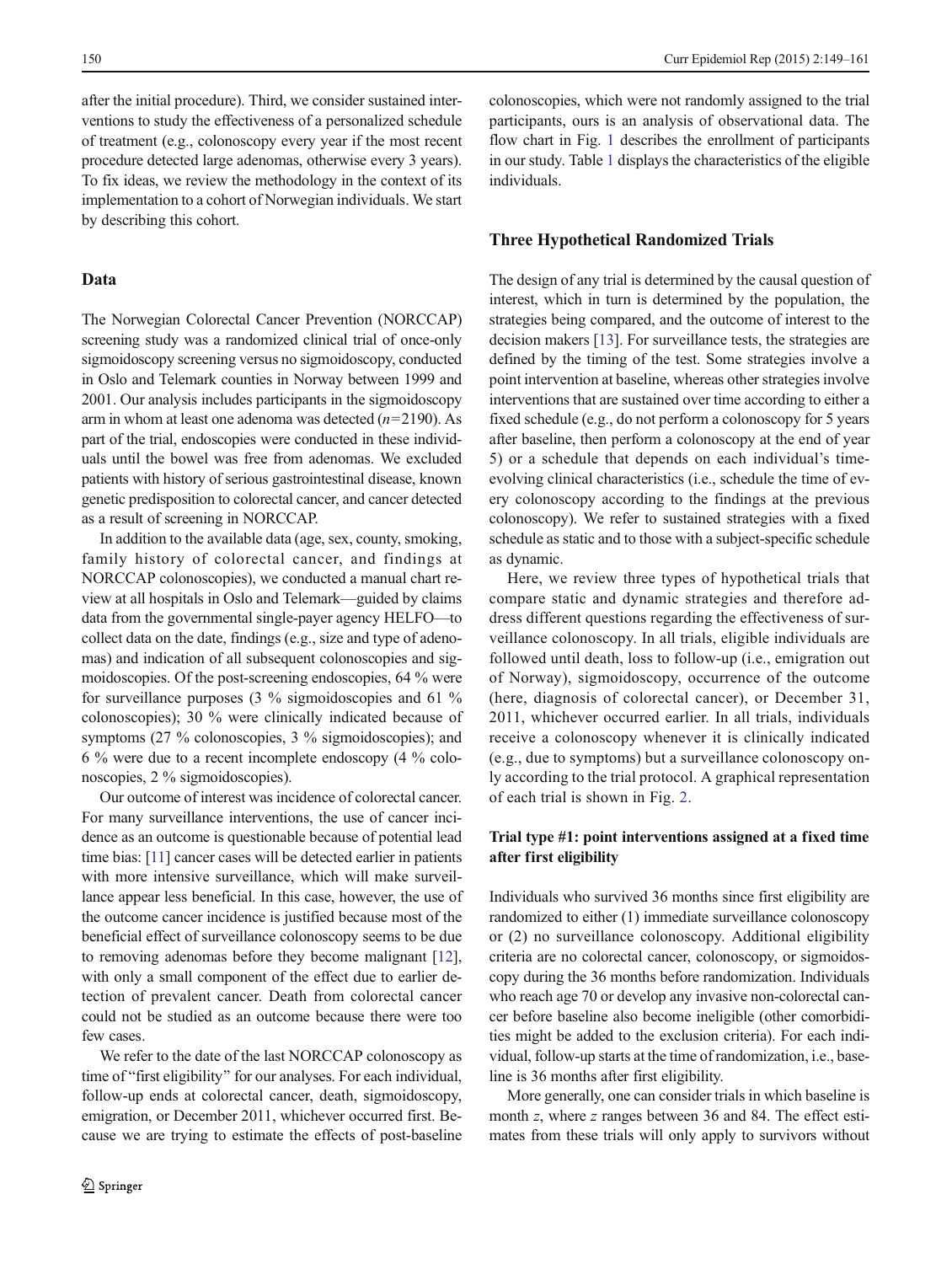<span id="page-2-0"></span>Fig. 1 Flowchart of selection of the 2190 eligible individuals from the intervention arm of the NORCCAP trial



Table 1 Characteristics of 2190 eligible individuals from the intervention arm of the NORCCAP trial

| Number of men                                                              | 1322 (60 $\%$ ) |
|----------------------------------------------------------------------------|-----------------|
| Average (SD) age at first eligibility, years                               | 57.2 (3.8)      |
| Median (IQR) duration of follow-up, months                                 | 134 (126–143)   |
| Incident cases of colorectal cancer                                        | 21              |
| Detected at surveillance colonoscopy                                       | 1               |
| Deaths                                                                     | 187             |
| From colorectal cancer                                                     | 5               |
| Number of colonoscopies during follow-up                                   | 819             |
| Number of sigmoidoscopies                                                  | 75              |
| Number of people with at least one colonoscopy<br>after first eligibility  | 577             |
| Number of people whose first follow-up colonoscopy<br>was for surveillance | 395             |
| Median (IQR) time to first follow-up colonoscopy,<br>months                | $68(51-91)$     |
| Number of colonoscopies per individual                                     |                 |
| $\theta$                                                                   | $1613(74\%)$    |
| 1                                                                          | 389 (18 %)      |
| $\mathfrak{D}$                                                             | 140 (6 $\%$ )   |
| $3+$                                                                       | 48 (2 %)        |

symptoms or cancer by z months after first eligibility. These trials will help determine the effect of undergoing a colonoscopy among the survivors, but it does not directly inform the decision of when to undergo the colonoscopy. The next trial does so.

# Trial type #2: sustained static strategies assigned at first eligibility

Baseline is the time of first eligibility. Individuals are randomized to either (1) surveillance colonoscopy 36 months after baseline or (2) surveillance colonoscopy 84 months after baseline. Individuals in both arms who reach age 70 or develop malignancies other than colorectal cancer may have surveillance colonoscopies at any time as determined by their physician. More generally, one can consider additional arms in which 36 is replaced by any value of x between 36 and 84. We could also consider similar trials in which baseline is any month after first eligibility. For example, one could consider a trial in which individuals who have survived 36 months after first eligibility are randomized to either (1) immediate surveillance colonoscopy or (2) surveillance colonoscopy at month 84 after first eligibility (48 months after baseline at 36 months). We will only consider trials with baseline at first eligibility.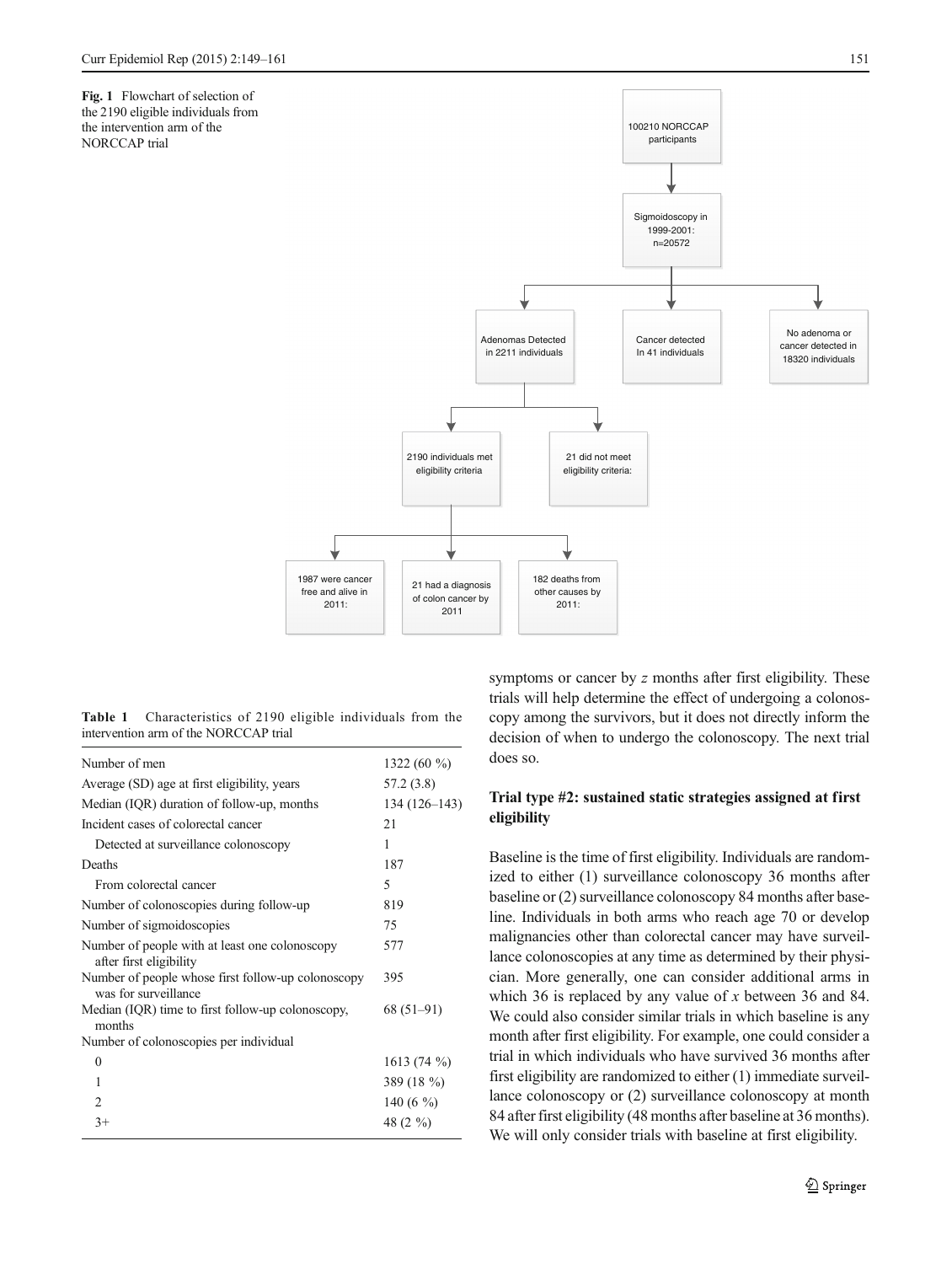<span id="page-3-0"></span>Fig. 2 The three trial types considered in this paper. Circles represent randomization, dotted lines represent periods when the strategy specifies all interventions (e.g., colonoscopy or no colonoscopy), solid lines represent periods when the strategy does not specify the intervention (e.g., anything goes, colonoscopy or no colonoscopy)



Both trial types #1 and #2 compare fixed surveillance schedules, but they address different questions. Trial #1 helps individuals who have survived z months after adenoma removal decide whether they should undergo a surveillance colonoscopy at that time. Trial #2 helps individuals who just had their adenomas removed decide how long they should wait before having a surveillance colonoscopy (if they plan to have only one surveillance colonoscopy). Neither trial type considers strategies that assign different surveillance schedules to different individuals (i.e., dynamic strategies). The next trial type does so.

# Trial type #3: sustained dynamic strategies assigned at first eligibility

Individuals at first eligibility are randomized to either (1) receive surveillance colonoscopies according to the following rules:

- First surveillance colonoscopy at 36 months if the adenomas detected at baseline sigmoidoscopy were low risk (1 or 2 small adenomas without villous features) and 12 months earlier (at month 24) otherwise.
- Follow-up surveillance colonoscopy 36 months after the previous colonoscopy (surveillance or clinical) if low-risk adenomas were detected, 12 months earlier (24 months after the previous colonoscopy) if highrisk adenomas (more than two, or large, or containing villous features) were detected, and 12 months later (48 months) if no adenomas were detected.

or (2) surveillance colonoscopies according to similar rules, but where 36 months is replaced by 84 months. During the follow-up, individuals in both arms of the trial may also receive a colonoscopy whenever it is clinically indicated due to symptoms. Individuals who reach age 70 or develop malignancies other than colorectal cancer after baseline may have surveillance colonoscopies at any time as determined by their physician. For each individual, follow-up starts at the time of randomization, i.e., baseline is the time of first eligibility.

More generally, one can consider additional arms in which 36 is replaced by x with x ranging from 36 to 84, or trials in which the time until the next surveillance colonoscopy is obtained by adding or subtracting  $y$  (rather than 12) months.

## Emulating the Design of the Hypothetical Trials

In this section, we review how to emulate the design of each of the above hypothetical trials by setting up a database with the same structure as that of the trial. In the next section, we review how to mimic the analysis of the hypothetical trials.

## Trial type #1: point intervention assigned at a fixed time after first eligibility

We emulated 49 "trials," one starting at each month  $z$  between months 36 and 84 after first eligibility. For the "trial" starting in month z, we identified the individuals who met the eligibility criteria at baseline, i.e., all individuals with adenomas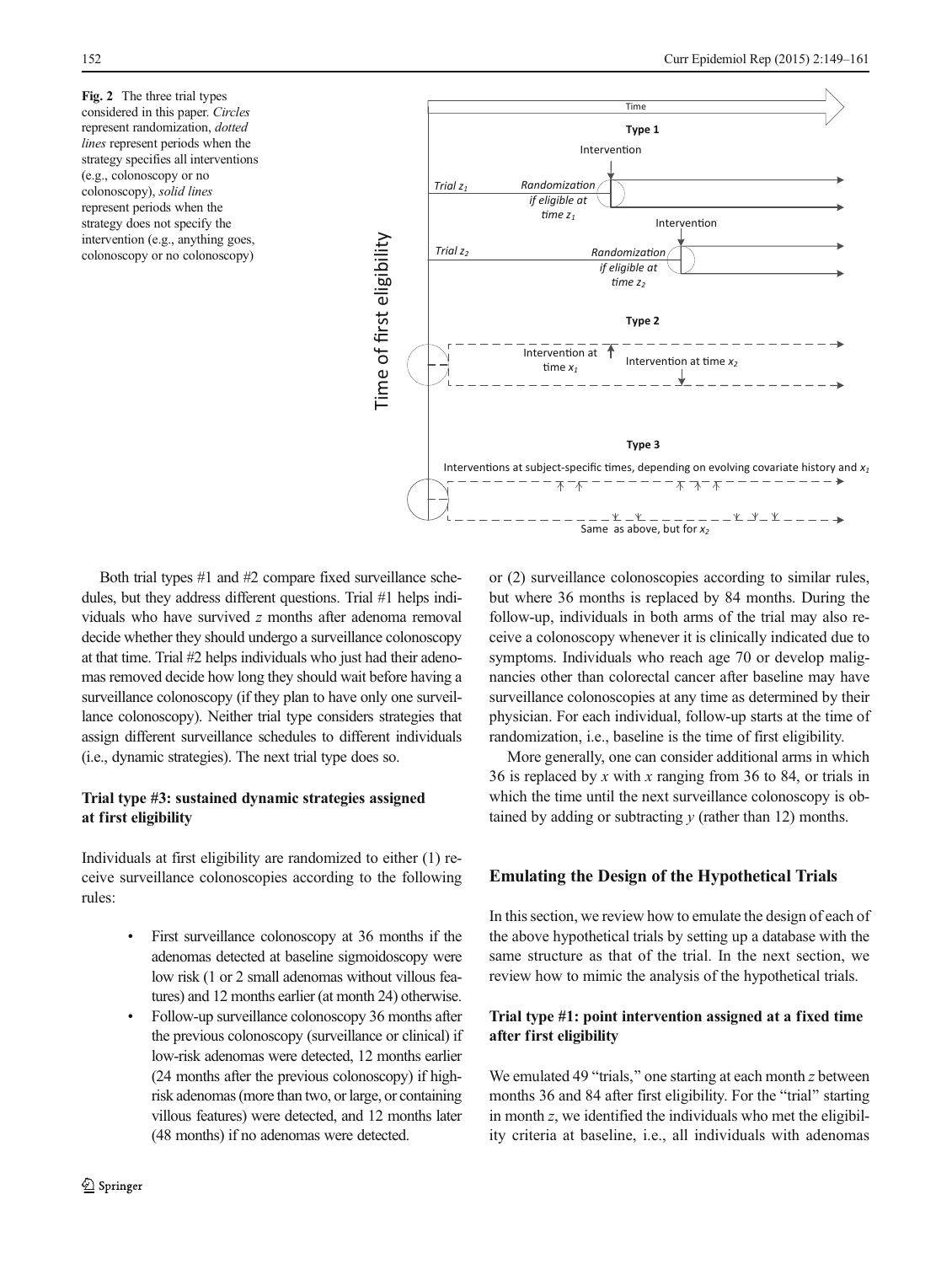<span id="page-4-0"></span>detected and removed at first eligibility who were alive and had not yet had a post-screening colonoscopy/sigmoidoscopy or been diagnosed with colorectal cancer by z months of follow-up. For each trial, individuals were classified into the colonoscopy arm if they received a colonoscopy during month z and into the control arm otherwise.

We identified 2028 eligible individuals. On average, each participated in 45 trials, of which at most 1 was in the colonoscopy arm. The number of eligible individuals who received a colonoscopy at baseline ranged between 0 (in several trials) and 16 (in trial  $z=61$ ). See Appendix Table [3](#page-8-0) for details. Unfortunately, all trials had zero cancers among the exposed, which means the data from NORCCAP cannot be used for a meaningful emulation of trial type #1.

Trial type #1 has the advantage of being easy to emulate and analyze when sufficient observational data are available. This approach has been used in observational studies to estimate the observational analog of the intention-to-treat effect of statin therapy [[4](#page-12-0)••] and postmenopausal hormone therapy [[3\]](#page-12-0). Here, we will not consider this trial type further.

# Trial type #2: sustained static strategies assigned at first eligibility

We emulated a randomized trial with 49 arms, in which the participants were assigned at first eligibility to colonoscopy at a randomly assigned time ranging from month 36 to 84 after first eligibility. Classifying the 2190 eligible individuals into a single arm is not possible because, at baseline, each individual's data are consistent with all 49 arms. To overcome this problem we created an expanded dataset with 49 clones of each individual, and assigned each of them to a different arm [[14\]](#page-12-0). The 2190 eligible subjects contributed 107,309 clones to this trial. See Appendix Table [4](#page-9-0) for details.

The clones in the expanded dataset were censored at the time their data deviated from the strategy to which they were assigned. For example, in arm 84, 12.9 % of participants were censored for having a surveillance colonoscopy too early (before month 84), 73.5 % of participants were censored for failing to have a surveillance colonoscopy in time (in month 84), and 0.5 % were censored for having a sigmoidoscopy. Those who received a colonoscopy for clinical reasons or developed malignancies other than colorectal cancer were subsequently considered "immune" from censoring.

## Trial type #3: sustained dynamic strategies assigned at first eligibility

We emulated a trial with 49 arms, one for each value of x in the dynamic strategies defined above. The 2190 individuals were classified into the arm that was consistent with their observed data. Like in the previous trial, individuals cannot be assigned to a single arm at baseline, so we created an expanded dataset

with 49 clones of each individual and assigned each of them to a different arm. The clones were censored at the time they deviated from the strategy to which they were assigned. For example, in arm 84, 11.3 % of participants were censored for having a surveillance colonoscopy too early, 79.7 % of participants for failing to have a surveillance colonoscopy in time, and 1.3 % for having a sigmoidoscopy. The 2190 eligible subjects contributed 107,309 clones to this trial. See Appendix Table [5](#page-11-0) for details.

# Emulating the Design of Hypothetical Trials with a Grace Period

So far, we have implicitly assumed that it is possible to administer a colonoscopy at a precisely specified time point, e.g., month 36. However, in many clinical settings, this may not be feasible. We may therefore be more interested in emulating trials with a grace period, that is, a window of  *months during* which the patient may undergo colonoscopy. For example, in trial type #2, patients would be assigned to interventions of the form "surveillance colonoscopy between x and  $x+m$  months after baseline." Trials with a grace period more accurately reflect clinical practice in which administrative delays and patient availability may prevent an immediate intervention.

Strategies with a grace period are emulated using "clones" as described above, but with different criteria for censoring. Suppose we use a grace period of  $m=6$  months. An individual who received a surveillance colonoscopy in month 40 now has data consistent with arm 36 because subjects assigned to this arm are allowed to have a colonoscopy at any time between months 36 and 42. Therefore, his clones assigned to arms 36 to 40 will not be censored whereas his clones assigned to arm 41 will be censored because he received a surveillance colonoscopy before the assigned time.

The addition of a grace period requires us to specify the distribution of the interventions during the grace period. For example, we might ask whether most colonoscopies are performed during the first 2 months of the grace period or whether they are more equally distributed during the grace period. In our application, we will specify a uniform distribution of colonoscopies during the grace period [[14\]](#page-12-0).

In both trials #2 and #3 with a 6-month grace period, each of the 2190 eligible individuals in the original dataset contributed 49 clones, for a total of 107,310 clones to the expanded dataset. In trial #2, the average censoring time ranged between 41.9 months for  $x=36$  to 89.1 months for  $x=84$ . In arm 84, 12.9 % of participants were censored for having a surveillance colonoscopy too early (before month 84), 71.5 % of participants were censored at month 90 for failing to have a surveillance colonoscopy in time, 0.1 % were censored after month 90 for having a second surveillance colonoscopy, and 0.6 % were censored for having a sigmoidoscopy. Across the 49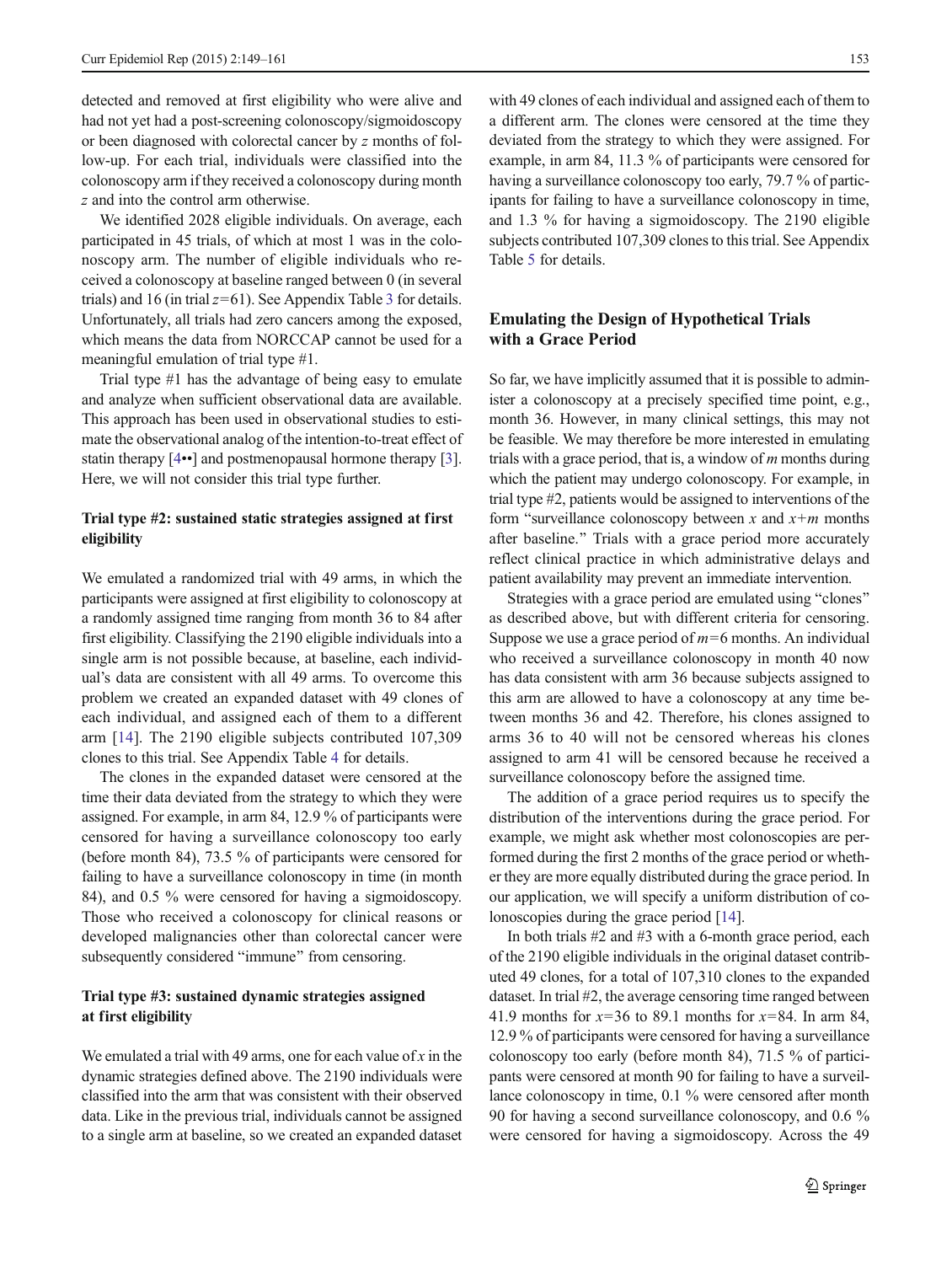arms, there were 381 incident cases of colorectal cancer in the clones, which occurred in 12 unique individuals.

In trial #3, the average censoring time ranged from 34.2 months for  $x=36$  to 78.1 months and for  $x=84$ . For arm 84, 11.3 % of participants were censored for having a surveillance colonoscopy too early, 77.6 % for failing to have a surveillance colonoscopy in time, and 1.4 % for having a sigmoidoscopy. In total, there were 254 incident cases of colorectal cancer in 13 unique individuals. See Appendix Tables [4](#page-9-0) and [5](#page-11-0) for details.

## Emulating the Analysis of the Hypothetical Trials

After reviewing how to create observational databases with the same structure as hypothetical randomized trials, we review how to use those databases to estimate the cumulative incidence curves (or their complement, the survival curves) that would have been observed under each strategy if all individuals had fully adhered to their original arm assignment. In a slight abuse of notation, we index the strategies by the variable  $x$ , which was defined in the previous sections. For example, in trial  $#2$ ,  $x=78$ corresponds to the strategy "surveillance colonoscopy between 78 and 78+6 months after baseline."

In a true randomized trial with many arms  $x$ , we could estimate these curves nonparametrically (Kaplan-Meier curves) or parametrically by fitting a pooled logistic model of the form  $logit Pr(Y_{t+1} = 0 | Y_t = D_t = 0, x) =$  $\alpha_{0,t} + \alpha_1 f(x) + \alpha_2 f(x) \times t$ , where t denotes time (in months),  $Y_t$  is an indicator of colorectal cancer by t,  $D_t$  is an indicator of death by  $t$ ,  $\alpha_{0,t}$  is a time-varying intercept (estimated, for example, via restricted cubic splines for time with knots at 30, 60, 90, and 120 months),  $f(x)$  is a function of x (for example, a second degree polynomial), and  $f(x) \times t$  is a product term to allow the hazard ratio to vary during the follow-up. For example, for the first 36 months of follow-up, the hazard is known to be identical under all strategies, but it may change after that if colonoscopy has a non-null effect on colorectal cancer incidence.

We would then calculate the predicted values for each value of  $x$  and compute their product in order to estimate the survival curves. Pointwise 95 % confidence intervals for the curves can be obtained via a non-parametric bootstrap. In our emulated trials, however, the above logistic model needs to be adjusted by both baseline and post-baseline (time-varying) confounders. The procedure then needs to be modified as we now describe.

## Adjustment for Covariates

In both trials  $# 2$  and  $#3$ , we need to adjust for covariates that jointly predict surveillance colonoscopy  $A_t$  (and

therefore censoring) and subsequent outcome. Some of these variables are fixed at the baseline of each trial; others vary during the follow-up. Let  $L_0$  represent the vector of baseline covariates, which include age at baseline, sex, family history of colorectal cancer, history of smoking, and findings at NORCCAP colonoscopies (number of adenomas, size, histology, and presence of villous elements). Let  $L_t$  represent the vector of timevarying covariates, which include an indicator for incident non-colorectal malignancies, and a vector of the findings from the most recent colonoscopy (number of adenomas, size of largest adenoma, histological grade, and presence of villous elements).

To adjust for  $L_0$ , one could fit the pooled logistic model *logit*  $Pr(Y_{t+1} = 0 | Y_t = 0, x, L_0) = \alpha_{0,t} + \alpha_1 f(x) + \alpha_2 f(x) \times t +$  $\alpha_3 L_0$  to the expanded dataset of each trial separately. To obtain the survival curves under each strategy  $x$ , one would then calculate the predicted values for each value of  $x$ , standardized them by  $L_0$ , and compute their product. However, the timevarying covariates  $L_t$  cannot be added to the logistic model because these variables may be affected by prior treatment [\[10](#page-12-0), [11\]](#page-12-0) (a colonoscopy may change the findings at future colonoscopies, for example by removing adenomas; see [Appendix](#page-4-0)). We therefore need to use IP weighting to adjust for  $L_t$ .

The subject-specific, time-varying IP weights are  $W_t =$  $\prod_{j=0}^{t} \frac{1}{f(A_j|\overline{A}_{j-1}, \overline{L}_j, Y_j = D_j = 0)}$ . Informally, the denominator of the weights is each subject's conditional probability of having, at each time t, his or her own surveillance colonoscopy history. We use overbars to denote history, i.e.,  $\overline{L}_t = (L_0, L_1, L_2, \ldots, L_t)$ .

The factors in the denominator of the weights were set to 1 in months following age 70, a non-surveillance colonoscopy, or the diagnosis of malignancies other than colorectal cancer because the individual has a probability 1 of remaining uncensored during those months. The factors in the denominator were also set to 1 during the first 9 months after a colonoscopy is received, because no surveillance colonoscopies were performed during this period (only colonoscopies due to symptoms or to incompleteness of the preceding colonoscopy). In previous applications of IP weighting for strategies with grace periods, the investigators were interested only in strategies that were not sustained beyond the initial decision to treat [[14](#page-12-0)]. Therefore, the contributions to the weights were set to 1 for all time periods after treatment was first received.

For all other months, we estimate the denominator by fitting a logistic model for the conditional probability of receiving a colonoscopy to the original, unexpanded study population. We fit the model

$$
logit \Pr(A_t = 1 | \overline{A}_{t-1}, \overline{L}_t) = \beta_{0,t} + \beta_1 g(\overline{A}_{t-1}) P_t + \beta_2 L_0 + \beta_3 L_t P_t
$$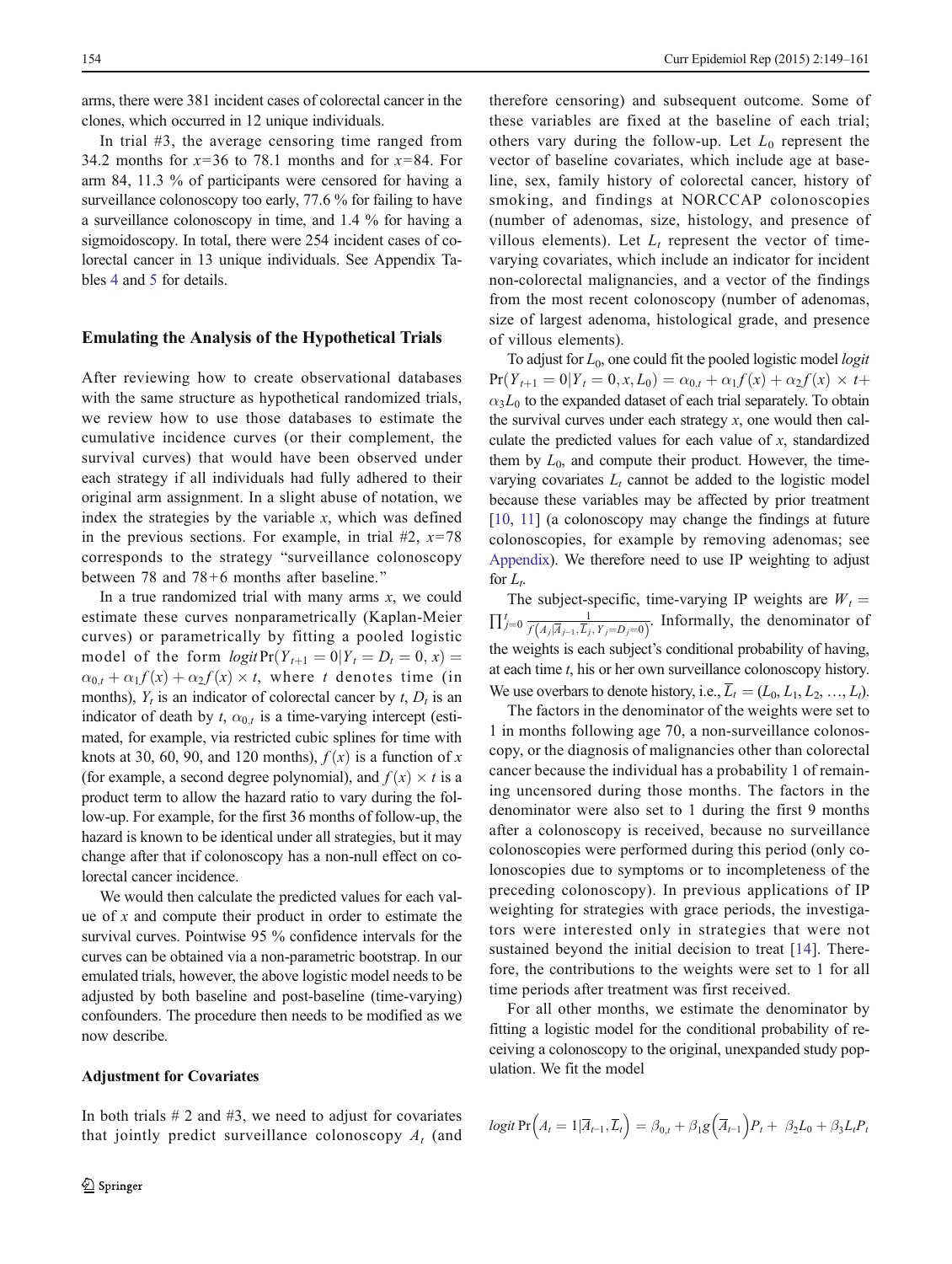where  $\beta_{0,t}$  is a time-varying intercept estimated via restricted cubic splines with knots at 30, 60, 90, and 120 months, g  $(\overline{A}_{t-1})$  is the time since the most recent colonoscopy, and covariate history  $\overline{L}_t$  is summarized via the time-varying covariates  $L_t$  and the baseline variables  $L_0$ , which include age (restricted cubic splines with knots at 50, 55, 60, and 65 years); sex; family history of colorectal cancer (yes/no); history of smoking (yes/no); findings at the NORCCAP colonoscopies (indicators for three or more adenomas, adenoma greater than 10 mm, adenoma with villous component); and histological grade (1 if high grade dysplasia, 0 otherwise). The variables  $g(\overline{A}_{t-1})$  and  $L_t$  are entered to the model only in a product ("interaction") term with  $P_t$ , an indicator for prior colonoscopy (1 if the individual had a colonoscopy before  $t$ , 0 otherwise), such that the terms are zero in individuals who have not had a previous surveillance colonoscopy.

Because the IP weights already adjusted for the baseline covariates  $L_0$ , we did not include them as covariates in the outcome model. That is, we fit the weighted pooled logistic model logit  $Pr(Y_{t+1} = 0 | Y_t = 0, x) = \alpha_{0,t} + \alpha_1 f(x) +$  $\alpha_2 f(x) \times t$ . To check the robustness of our estimates to different choices of functional form for time and  $x$ , we explored different parameterizations of the outcome model, including a quadratic functional form for time, cubic terms for x, and additional interaction terms between  $f(x)$ and time.

### Grace Period

Because our strategies of interest include grace periods, the above-mentioned IP weights  $W_t$  need to be modified [\[14](#page-12-0)]. Specifically, the numerator of the factors corresponding to months included in the grace period need to change to ensure that surveillance colonoscopies will be uniformly distributed during the grace period. For trial #2, the numerator of factors corresponding to month  $j$  of the grace period is replaced by  $\frac{1}{m+1-j}$  with  $j=0, 1, \ldots 5$  when  $A_t=1$ , and replaced by  $\frac{m-j}{m+1-j}$ when  $A_t=0$ . For trial #3, where there can be multiple

surveillance colonoscopies, we use the same approach during all grace periods.

#### Estimates from NORCCAP Data

Table 2 shows the 5- and 10-year risks of colorectal cancer for arms 36 and 84 in trials #2 and #3. For both static and dynamic strategies, earlier surveillance colonoscopy resulted in a lower risk. The estimated survival curves for selected arms of trials #2 and #3 are shown in Fig. [3.](#page-7-0) As expected, the survival curves are essentially identical over the first 3 years, as the strategies are the same during this time period. Results were similar in sensitivity analyses using different functional forms for  $f(x)$  and time.

Note that had the dataset included no cancer diagnoses after surveillance colonoscopy, the conclusion that delaying colonoscopy increases risk would be foregone. In our dataset, only one individual who has a surveillance colonoscopy between months 36 and 84 subsequently developed colorectal cancer, and he was censored before getting cancer under most clinically relevant strategies. Any changes to the strategies that led to him not being censored would result in substantial changes to the estimates. Therefore, our analysis needs to be replicated in a larger dataset.

# **Conclusions**

After a medical procedure or medication has been shown to be effective, the next question is usually how often it should be administered. In this paper, we reviewed an approach that, when applied to a sufficiently large and rich dataset, helps decide among various timing strategies. Specifically, we outlined the design and analysis of hypothetical randomized trials to compare different strategies, and provided a methodology for emulating these trials using observational data.

|  | Table 2 Estimated risk of colorectal cancer at 5 and 10 years under selected surveillance strategies, intervention arm of the NORCCAP trial |  |  |  |  |
|--|---------------------------------------------------------------------------------------------------------------------------------------------|--|--|--|--|
|--|---------------------------------------------------------------------------------------------------------------------------------------------|--|--|--|--|

|                    | Risk, $\%$ (95 $\%$ CI)<br>$x=36$ | Risk, $\%$ (95 $\%$ CI)<br>$x = 84$ | Risk difference, %<br>(comparing $x=36$ with $x=84$ )<br>$(95 \% CI)$ | Risk ratio<br>(comparing $x=36$ with $x=84$ )<br>$(95\% \text{ CI})$ |
|--------------------|-----------------------------------|-------------------------------------|-----------------------------------------------------------------------|----------------------------------------------------------------------|
| Static strategies  |                                   |                                     |                                                                       |                                                                      |
| At 5 years         | $0.15(0.03-0.37)$                 | $0.30(0.08-0.59)$                   | $-0.15(-0.31-0.00)$                                                   | $0.47(0.06 - 0.87)$                                                  |
| At 10 years        | $0.31(0.05-0.69)$                 | $0.63(0.27-1.14)$                   | $-0.32(-0.67-0.01)$                                                   | $0.49(0.10-1.01)$                                                    |
| Dynamic strategies |                                   |                                     |                                                                       |                                                                      |
| At 5 years         | $0.12(0.00-0.36)$                 | $0.25(0.01-0.50)$                   | $-0.13(-0.30-0.01)$                                                   | $0.49(0.03-1.18)$                                                    |
| At 10 years        | $0.30(0.05-0.90)$                 | $0.44(0.17-0.76)$                   | $-0.14(-0.46-0.03)$                                                   | $0.67(0.10-1.76)$                                                    |
|                    |                                   |                                     |                                                                       |                                                                      |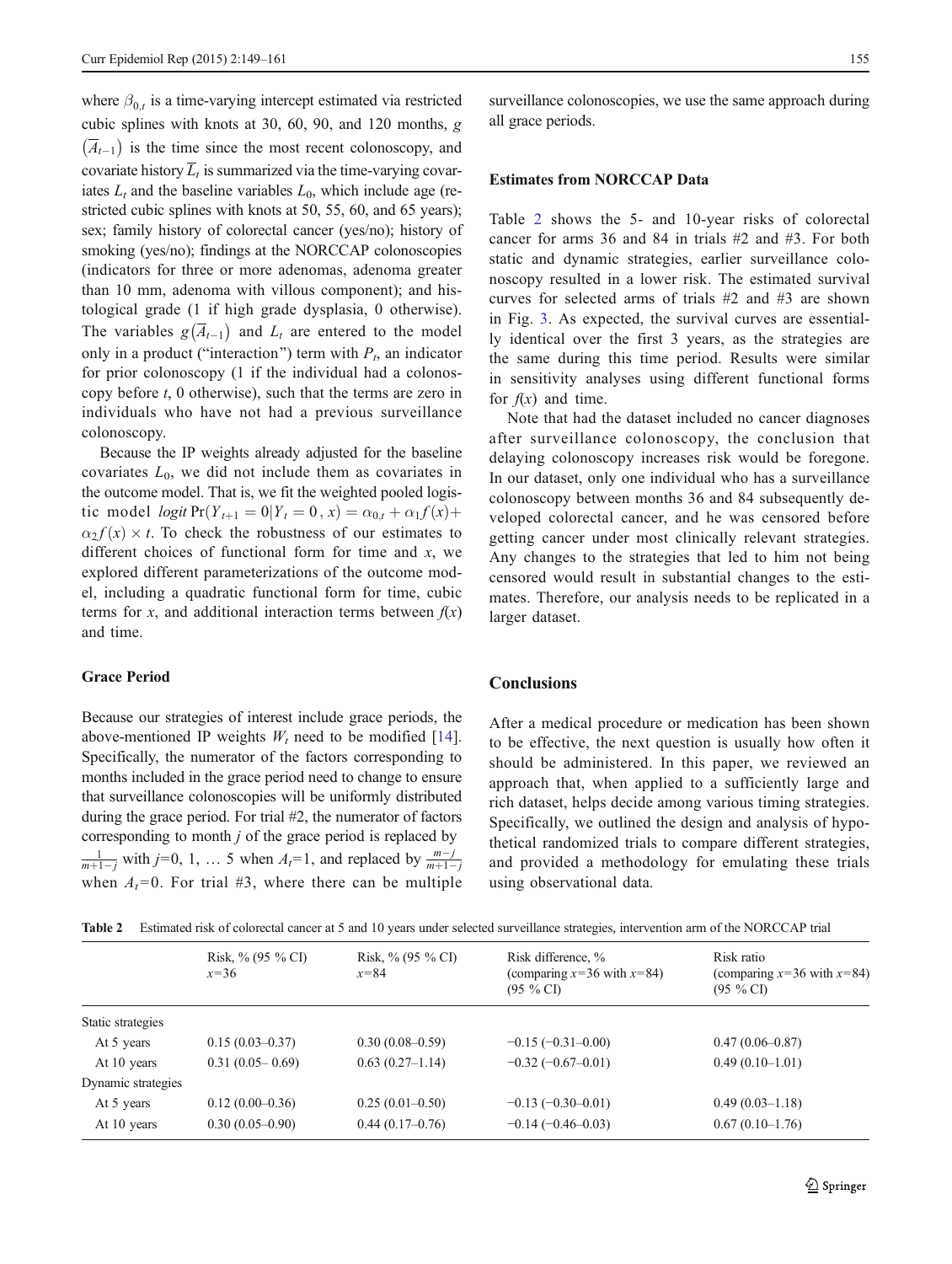<span id="page-7-0"></span>Fig. 3 Estimated survival curves for trials #2 and #3, intervention arm of the NORCCAP trial



As a motivating example, we compared the effectiveness of different strategies for scheduling surveillance colonoscopies in patients with adenomas, a clinical question for which the available evidence is sparse [\[9](#page-12-0), [15](#page-12-0)–[20](#page-12-0)]. Our analysis suggests that more frequent surveillance colonoscopies leads to a greater reduction in colorectal cancer risk; as expected, the analysis also suggests that dynamic strategies are more effective than static strategies. However, our analysis is more an example of implementation than an attempt at providing definite answers to the clinical question because the sample size of our study was small.

The application of the methods outlined in this review allowed us to specify a research question that is directly relevant to decision makers interested in timing questions. Though these methods allow adjustment for both baseline and time-varying covariates, the possibility of unmeasured confounding remains as in any observational study.

#### Compliance with Ethics Guidelines

Conflict of Interest Anders Huitfeldt declares that he has no conflict of interest.

Mette Kalager declares that she has no conflict of interest.

James M. Robins declares that he has no conflict of interest.

Geir Hoff declares that he has no conflict of interest.

Miguel A. Hernán declares that he has no conflict of interest.

Human and Animal Rights and Informed Consent All studies by A Huitfeldt, M Kalager, JM Robins, G Hoff, and MA Hernàn involving human subjects were performed after approval by the appropriate institutional review boards. When required, written informed consent was obtained from all participants.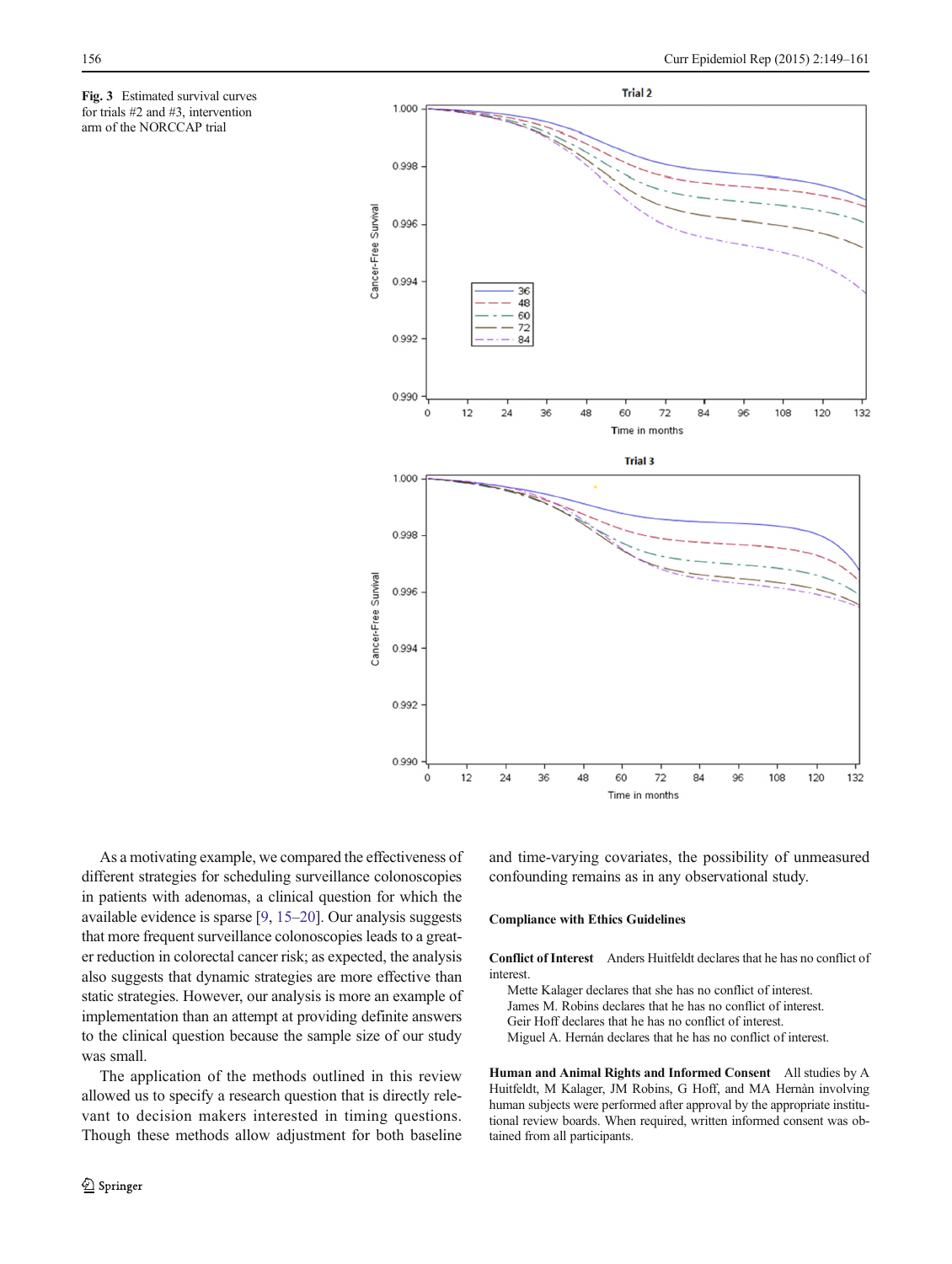#### <span id="page-8-0"></span>Funding NIH grant P01 CA134294

### Appendix. The Need for Inverse Probability Weights

To see why inverse probability weighting is required to adjust for previous findings at colonoscopy, consider the directed acyclic graph in Appendix Fig. 4.  $A_t$  is an indicator for colonoscopy at time t,  $L_t$  is an indicator for the (possibly unknown to the investigator) presence of adenomas at time  $t, L_t^*$  is an indicator for the presence of  $known$  adenomas at time  $t$ . Adenomas only become known through colonoscopy: If  $A_t = 1$  then  $L_{t+1}^* = L_t$ ; otherwise,  $L_{t+1}^* = L_t^*$ . U represents the common causes of adenomas and colorectal cancer, such as genetics. Y is an indicator of colorectal cancer by the end of follow-up.

According to this causal diagram,  $L_{t+1}^*$  is a confounder for the effect of  $A_{t+1}$  on Y. Knowledge of adenomas at time  $t+1$ predicts colonoscopy at time  $t+1$ , and is also a marker for actual adenomas  $L_t$ , which cause cancer at time  $k > t$ . However, confounding adjustment via conditioning on the collider  $L_{t+1}$ <sup>\*</sup> would open the biasing path  $A_t \rightarrow L_{t+1}^* \leftarrow L_t \rightarrow Y$ . Note that, to avoid clutter, we chose not to include the direct arrow from  $A_{t-1}$  (not shown on graph) to  $L_t$ , which would only increase the number of biasing paths.

Another possible problem is that conditioning on  $L_{t+1}$ <sup>\*</sup> may partially block the effect of  $A_t$  through the path  $A_t \rightarrow L_{t+1}^* \rightarrow Y$ . The arrow  $L_{t+1}^* \rightarrow Y$  exists because the detection of polyps necessarily leads to polypectomy, which affects the risk of cancer at later times.



Fig. 4 Causal directed acyclic graph to represent the effect of  $A_t$ (colonoscopy at time  $t$  followed by polypectomy if necessary) on colorectal cancer Y.  $L_t$  is an indicator for the presence of adenomas and  $L_t^*$  is an indicator for the presence of *known* adenomas at time t

Table 3 Emulation of trial type #1 (point interventions assigned at a fixed time after first eligibility) using the control arm of the NORCCAP randomized trial

| "Trial"        | <b>Baseline</b><br>month | Eligible<br>individuals cancers | Incident | Exposed<br>individuals | Incident<br>cancers<br>among the<br>exposed |
|----------------|--------------------------|---------------------------------|----------|------------------------|---------------------------------------------|
| $\mathbf{1}$   | 36                       | 2028                            | 14       |                        | $\theta$                                    |
| 2              | 37                       | 2025                            | 14       | $\mathfrak{D}$         | 0                                           |
| 3              | 38                       | 2020                            | 14       | 4                      | 0                                           |
| $\overline{4}$ | 39                       | 2013                            | 14       | 3                      | $\theta$                                    |
| 5              | 40                       | 2009                            | 14       | 3                      |                                             |

|          | Table 3 (continued)      |                         |                     |                        |                                             |
|----------|--------------------------|-------------------------|---------------------|------------------------|---------------------------------------------|
| "Trial"  | <b>Baseline</b><br>month | Eligible<br>individuals | Incident<br>cancers | Exposed<br>individuals | Incident<br>cancers<br>among the<br>exposed |
| 6        | 41                       | 2004                    | 14                  | 1                      | $\boldsymbol{0}$                            |
| 7        | 42                       | 2001                    | 13                  | 3                      | $\boldsymbol{0}$                            |
| 8        | 43                       | 1995                    | 13                  | 3                      | 0                                           |
| 9        | 44                       | 1988                    | 13                  | 6                      | $\boldsymbol{0}$                            |
| 10       | 45                       | 1980                    | 13                  | $\mathbf{1}$           | $\boldsymbol{0}$                            |
| 11       | 46                       | 1975                    | 12                  | $\boldsymbol{0}$       | $\mathbf{0}$                                |
| 12       | 47                       | 1971                    | 12                  | $\mathbf{1}$           | 0                                           |
| 13       | 48                       | 1963                    | 12                  | 3                      | $\mathbf{0}$                                |
| 14       | 49                       | 1956                    | 12                  | 7                      | 0                                           |
| 15       | 50                       | 1948                    | 12                  | 1                      | 0                                           |
| 16       | 51                       | 1945                    | 12                  | $\overline{c}$         | 0                                           |
| 17       | 52                       | 1935                    | 12                  | 3                      | $\boldsymbol{0}$                            |
| 18       | 53                       | 1932                    | 12                  | $\overline{4}$         | $\boldsymbol{0}$                            |
| 19       | 54                       | 1923                    | 12                  | 5                      | $\boldsymbol{0}$                            |
| 20       | 55                       | 1916                    | 12                  | 3                      | 0                                           |
| 21       | 56                       | 1907                    | 12                  | $\overline{2}$         | $\boldsymbol{0}$                            |
| 22       | 57                       | 1903                    | 12                  | 6                      | $\boldsymbol{0}$                            |
| 23       | 58                       | 1892                    | 10                  | 10                     | 0                                           |
| 24       | 59                       | 1876                    | 10                  | $\overline{4}$         | 0                                           |
| 25       | 60                       | 1870                    | 10                  | 7                      | $\boldsymbol{0}$                            |
| 26       | 61                       | 1856                    | 10                  | 16                     | $\boldsymbol{0}$                            |
| 27       | 62                       | 1836                    | 10                  | 13                     | $\boldsymbol{0}$                            |
| 28       | 63                       | 1818                    | 9                   | 10                     | $\mathbf{0}$                                |
| 29       | 64                       | 1805                    | 9                   | 5                      | 0                                           |
| 30       | 65                       | 1794                    | 9                   | 10                     | $\boldsymbol{0}$                            |
| 31       | 66                       | 1779                    | 9                   | 6                      | 0                                           |
| 32       | 67                       | 1768                    | 9                   | 8                      | 0                                           |
| 33       | 68                       | 1758                    | 9                   | 6                      | $\boldsymbol{0}$                            |
| 34       | 69                       | 1747                    | 9                   | 8                      | $\boldsymbol{0}$                            |
| 35       | $70\,$                   | 1738                    | 9                   | 10                     | $\boldsymbol{0}$                            |
| 36       | 71                       | 1725                    | 9                   | 3                      | $\boldsymbol{0}$                            |
| 37       | 72                       | 1720                    | 9                   | $\overline{4}$         | $\boldsymbol{0}$                            |
| 38       | 73                       | 1708                    | 9                   | $\overline{4}$         | 0                                           |
| 39       | 74                       | 1700                    | 9                   | 5                      | $\boldsymbol{0}$                            |
| 40       | 75                       | 1690                    | 9                   | $\overline{4}$         | 0                                           |
| 41       | 76                       | 1679                    | 8                   | 5                      | 0                                           |
| 42       | 77                       | 1669                    | 8                   | 7                      | $\boldsymbol{0}$                            |
| 43       | 78                       | 1655                    | 7                   | $\overline{4}$         | $\boldsymbol{0}$                            |
| 44       | 79                       | 1647                    | $\boldsymbol{7}$    | $\overline{4}$         | $\boldsymbol{0}$                            |
| 45       | 80                       | 1638                    | 7                   | $\overline{c}$         | $\boldsymbol{0}$                            |
| 46       | 81                       | 1633                    | $\boldsymbol{7}$    | 6                      | $\boldsymbol{0}$                            |
| 47       | 82                       | 1620                    | 7                   | $\boldsymbol{0}$       | $\boldsymbol{0}$                            |
| 48       | 83                       | 1617                    | $\boldsymbol{7}$    | 4                      | $\boldsymbol{0}$                            |
| 49       | 84                       | 1609                    | 6                   | $\boldsymbol{0}$       | $\boldsymbol{0}$                            |
| Pooled   |                          | 88,156                  | 497                 | 228                    | $\boldsymbol{0}$                            |
| analysis |                          |                         |                     |                        |                                             |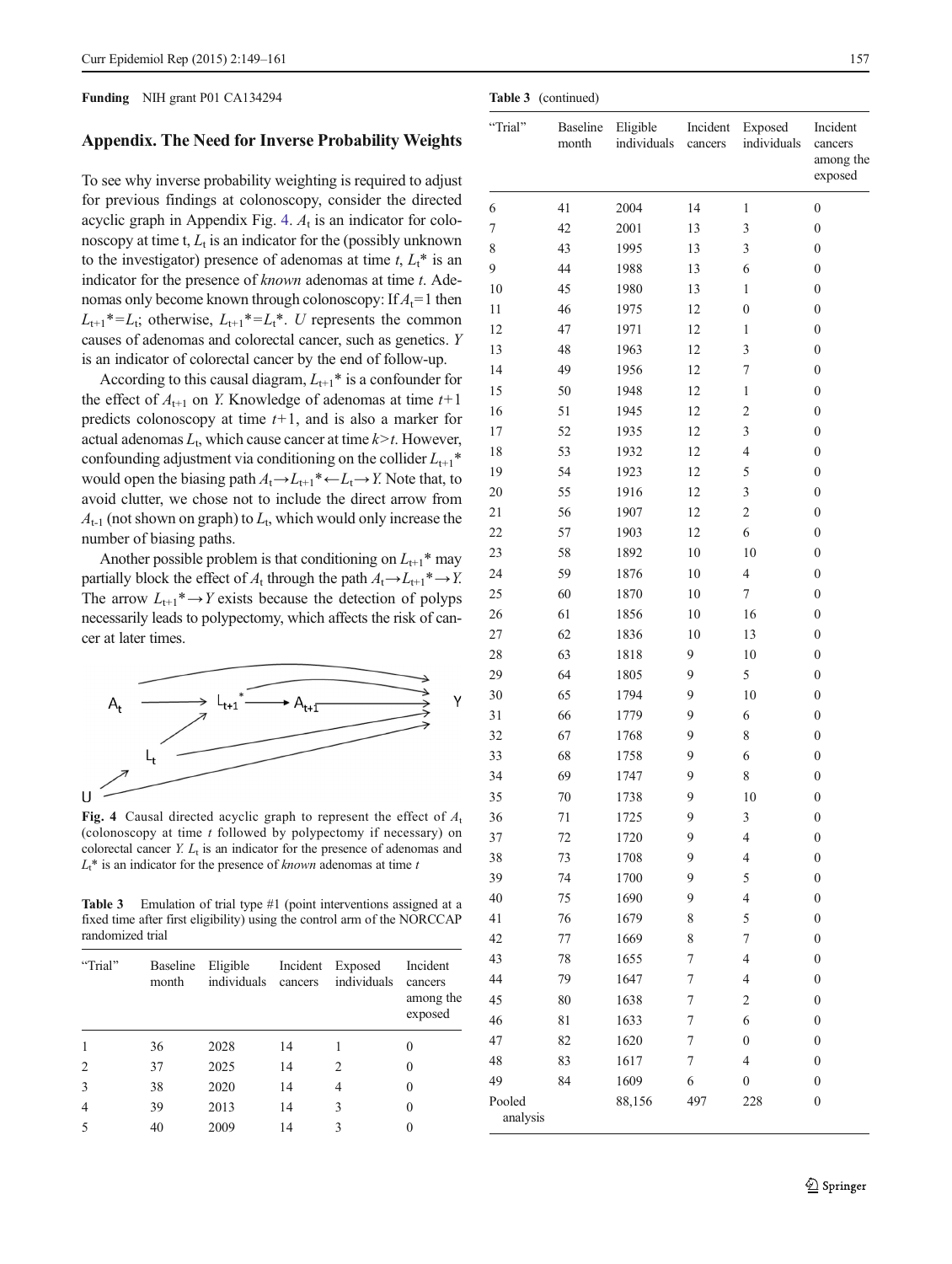<span id="page-9-0"></span>

| Reached end of<br>follow-up<br>136<br>216<br>229<br>133<br>148<br>158<br>170<br>180<br>195<br>246<br>$\overline{100}$<br>114<br>123<br>132<br>$\overline{14}$<br>154<br>164<br>187<br>258<br>267<br>276<br>104<br>113<br>117<br>241<br>$\Xi$<br>96<br>95<br>84<br>88<br>93<br>82<br>Participants<br>2190<br>2190<br>2190<br>2190<br>2190<br>2190<br>2190<br>2190<br>2190<br>2190<br>2190<br>2190<br>2190<br>2190<br>2190<br>2190<br>2190<br>2190<br>2190<br>2190<br>2190<br>2190<br>2190<br>2190<br>2190<br>2190<br>2190<br>2190<br>2190<br>2190<br>2190<br>2189<br>36<br>38<br>39<br>43<br>$\ddot{4}$<br>45<br>46<br>48<br>$\overline{4}$<br>53<br>55<br>58<br>65<br>66<br>57<br>$\Theta$<br>$\ddot{c}$<br>47<br>$50\,$<br>52<br>54<br>57<br>59<br>$\infty$<br>$\mathcal{S}$<br>63<br>$\mathcal{Z}$<br>67<br>근<br>51<br>5<br>$\Join$ | Without grace period |          |                |                   |                     |                              | With grace period           |          |                |                 |                     |                              |
|---------------------------------------------------------------------------------------------------------------------------------------------------------------------------------------------------------------------------------------------------------------------------------------------------------------------------------------------------------------------------------------------------------------------------------------------------------------------------------------------------------------------------------------------------------------------------------------------------------------------------------------------------------------------------------------------------------------------------------------------------------------------------------------------------------------------------------------|----------------------|----------|----------------|-------------------|---------------------|------------------------------|-----------------------------|----------|----------------|-----------------|---------------------|------------------------------|
|                                                                                                                                                                                                                                                                                                                                                                                                                                                                                                                                                                                                                                                                                                                                                                                                                                       |                      | Censored | Deaths         | Emigrations       | Incident<br>cancers | Average time of<br>censoring | Reached end of<br>follow-up | Censored | Deaths         | Emigrations     | Incident<br>cancers | Average time of<br>censoring |
|                                                                                                                                                                                                                                                                                                                                                                                                                                                                                                                                                                                                                                                                                                                                                                                                                                       |                      | 2066     | $\mathcal{E}$  | $\circ$           | $\sim$              | 36.0                         | 100                         | 2039     | 35             | ロ               | ᆉ                   | 42.0                         |
|                                                                                                                                                                                                                                                                                                                                                                                                                                                                                                                                                                                                                                                                                                                                                                                                                                       |                      | 2064     | $\frac{8}{3}$  | $\circ$           | $\sim$              | 37.0                         | 104                         | 2036     | 35             |                 | 4                   | 43.0                         |
|                                                                                                                                                                                                                                                                                                                                                                                                                                                                                                                                                                                                                                                                                                                                                                                                                                       |                      | 2058     | $\mathfrak{L}$ | $\mathsf{\Theta}$ | $\sim$              | 38.0                         | $\Box$                      | 2026     | 38             |                 | 4                   | 44.0                         |
|                                                                                                                                                                                                                                                                                                                                                                                                                                                                                                                                                                                                                                                                                                                                                                                                                                       |                      | 2053     | $\mathfrak{L}$ | $\circ$           | $\sim$              | 39.0                         | 113                         | 2024     | 38             |                 | 4                   | 45.0                         |
|                                                                                                                                                                                                                                                                                                                                                                                                                                                                                                                                                                                                                                                                                                                                                                                                                                       |                      | 2050     | 32             | $\approx$         | $\sim$              | 40.0                         | 114                         | 2021     | 39             |                 | 5                   | 46.0                         |
|                                                                                                                                                                                                                                                                                                                                                                                                                                                                                                                                                                                                                                                                                                                                                                                                                                       |                      | 2046     | 34             | $\equiv$          | $\sim$              | 41.0                         | 117                         | 2016     | ∓              |                 | 5                   | 47.0                         |
|                                                                                                                                                                                                                                                                                                                                                                                                                                                                                                                                                                                                                                                                                                                                                                                                                                       |                      | 2040     | 35             | $\equiv$          | 4                   | 42.0                         | 123                         | 2010     | ∓              |                 | $\sim$              | 48.0                         |
|                                                                                                                                                                                                                                                                                                                                                                                                                                                                                                                                                                                                                                                                                                                                                                                                                                       |                      | 2036     | 35             | $\equiv$          | 4                   | 43.0                         | 132                         | 2000     | 42             |                 | 5                   | 49.0                         |
|                                                                                                                                                                                                                                                                                                                                                                                                                                                                                                                                                                                                                                                                                                                                                                                                                                       |                      | 2026     | 38             | $\equiv$          | 4                   | 44.0                         | 133                         | 1999     | 42             |                 | $\sim$              | 49.9                         |
|                                                                                                                                                                                                                                                                                                                                                                                                                                                                                                                                                                                                                                                                                                                                                                                                                                       |                      | 2024     | 38             | $\equiv$          | 4                   | 45.0                         | 136                         | 1994     | $\ddot{4}$     | $\equiv$        | 5                   | 50.9                         |
|                                                                                                                                                                                                                                                                                                                                                                                                                                                                                                                                                                                                                                                                                                                                                                                                                                       |                      | 2021     | 39             | $\Box$            | $\Omega$            | 46.0                         | 144                         | 1983     | 46             | $\overline{c}$  | $\sim$              | 51.9                         |
|                                                                                                                                                                                                                                                                                                                                                                                                                                                                                                                                                                                                                                                                                                                                                                                                                                       |                      | 2016     | $\pm$          | $\Box$            | $\Omega$            | 47.0                         | 148                         | 1979     | 46             | $\overline{c}$  | $\sim$              | 52.9                         |
|                                                                                                                                                                                                                                                                                                                                                                                                                                                                                                                                                                                                                                                                                                                                                                                                                                       |                      | 2010     | $\pm$          | $\equiv$          | $\Omega$            | 48.0                         | 154                         | 1972     | 47             | $\overline{c}$  | $\sim$              | 53.9                         |
|                                                                                                                                                                                                                                                                                                                                                                                                                                                                                                                                                                                                                                                                                                                                                                                                                                       |                      | 2000     | 42             | $\equiv$          | $\Omega$            | 49.0                         | 158                         | 1967     | 48             | $\overline{c}$  | $\sim$              | 54.9                         |
|                                                                                                                                                                                                                                                                                                                                                                                                                                                                                                                                                                                                                                                                                                                                                                                                                                       |                      | 1999     | $\ddot{c}$     | $\equiv$          | n n n               | 49.9                         | 164                         | 1961     | 48             | $\overline{c}$  | $\sim$              | 55.9                         |
|                                                                                                                                                                                                                                                                                                                                                                                                                                                                                                                                                                                                                                                                                                                                                                                                                                       |                      | 1994     | $\ddot{4}$     | $\equiv$          |                     | 50.9                         | 170                         | 1953     | $50\,$         | $\overline{c}$  | $\sim$              | 56.9                         |
|                                                                                                                                                                                                                                                                                                                                                                                                                                                                                                                                                                                                                                                                                                                                                                                                                                       |                      | 1983     | 46             | $\overline{12}$   |                     | 51.9                         | 180                         | 0761     | 51             | $\overline{c}$  | $\overline{ }$      | 57.9                         |
|                                                                                                                                                                                                                                                                                                                                                                                                                                                                                                                                                                                                                                                                                                                                                                                                                                       |                      | 1979     | 46             | $\overline{2}$    |                     | 52.9                         | 187                         | 1932     | 52             | $\overline{c}$  | $\overline{ }$      | 58.9                         |
|                                                                                                                                                                                                                                                                                                                                                                                                                                                                                                                                                                                                                                                                                                                                                                                                                                       |                      | 1972     | 47             | $\overline{2}$    |                     | 53.9                         | 195                         | 1923     | 53             | $\overline{c}$  | $\overline{ }$      | 59.9                         |
|                                                                                                                                                                                                                                                                                                                                                                                                                                                                                                                                                                                                                                                                                                                                                                                                                                       |                      | 1967     | 48             | 12                |                     | 54.9                         | 216                         | 1900     | 55             | $\Xi$           | $\overline{ }$      | 60.9                         |
|                                                                                                                                                                                                                                                                                                                                                                                                                                                                                                                                                                                                                                                                                                                                                                                                                                       |                      | 1961     | 48             | $\overline{2}$    |                     | 55.9                         | 229                         | 1883     | 58             | $\mathbf{r}$    | $\overline{ }$      | 61.9                         |
|                                                                                                                                                                                                                                                                                                                                                                                                                                                                                                                                                                                                                                                                                                                                                                                                                                       |                      | 1953     | $50^{\circ}$   | $\overline{12}$   | いいいいい               | 56.9                         | 241                         | 1868     | 60             | $\mathbf{r}$    | $\infty$            | 62.9                         |
|                                                                                                                                                                                                                                                                                                                                                                                                                                                                                                                                                                                                                                                                                                                                                                                                                                       |                      | 1940     | 51             | $\overline{c}$    |                     | 57.9                         | 246                         | 1862     | 61             | $\mathbf{r}$    | $\infty$            | 63.9                         |
|                                                                                                                                                                                                                                                                                                                                                                                                                                                                                                                                                                                                                                                                                                                                                                                                                                       |                      | 1932     | 52             | $\overline{12}$   | $\overline{r}$      | 58.9                         | 258                         | 1849     | $\mathcal{S}$  | $\overline{13}$ | $\infty$            | 64.9                         |
|                                                                                                                                                                                                                                                                                                                                                                                                                                                                                                                                                                                                                                                                                                                                                                                                                                       |                      | 1923     | 53             | $\overline{5}$    | $\overline{r}$      | 59.9                         | 267                         | 1839     | 63             | $\overline{13}$ | $\infty$            | 65.9                         |
|                                                                                                                                                                                                                                                                                                                                                                                                                                                                                                                                                                                                                                                                                                                                                                                                                                       |                      | 1900     | -55            | $\overline{12}$   | $\overline{r}$      | 60.9                         | 276                         | 1829     | $\mathcal{Z}$  | $\mathbf{r}$    | $\infty$            | 66.9                         |
|                                                                                                                                                                                                                                                                                                                                                                                                                                                                                                                                                                                                                                                                                                                                                                                                                                       |                      | 1883     | 58             | 13                | $\overline{ }$      | 61.9                         | 283                         | 1821     | 65             | $\mathbf{r}$    | $\infty$            | 67.9                         |
|                                                                                                                                                                                                                                                                                                                                                                                                                                                                                                                                                                                                                                                                                                                                                                                                                                       |                      | 1868     | $\infty$       | 13                | $\infty$            | 62.9                         | 292                         | 1810     | 66             | $\overline{4}$  | $\infty$            | 68.9                         |
|                                                                                                                                                                                                                                                                                                                                                                                                                                                                                                                                                                                                                                                                                                                                                                                                                                       |                      | 1862     | 5              | 13                | $\infty$            | 63.9                         | 302                         | 1796     | $\mathcal{L}$  | $\overline{1}$  | $\infty$            | 69.9                         |
|                                                                                                                                                                                                                                                                                                                                                                                                                                                                                                                                                                                                                                                                                                                                                                                                                                       |                      | 1849     | $\mathcal{S}$  | 13                | $\infty$            | 64.9                         | 307                         | 1790     | $\overline{r}$ | $\overline{4}$  | $\infty$            | 70.9                         |
|                                                                                                                                                                                                                                                                                                                                                                                                                                                                                                                                                                                                                                                                                                                                                                                                                                       |                      | 1839     | $\mathcal{C}$  | 13                | $\infty$            | 65.9                         | 312                         | 1785     | $\overline{r}$ | $\overline{1}$  | $\infty$            | 71.9                         |
|                                                                                                                                                                                                                                                                                                                                                                                                                                                                                                                                                                                                                                                                                                                                                                                                                                       |                      | 1829     | $\mathcal{Z}$  | 13                | $\infty$            | 66.9                         | 321                         | 1774     | $\mathcal{L}$  | $\overline{1}$  | $\infty$            | 72.9                         |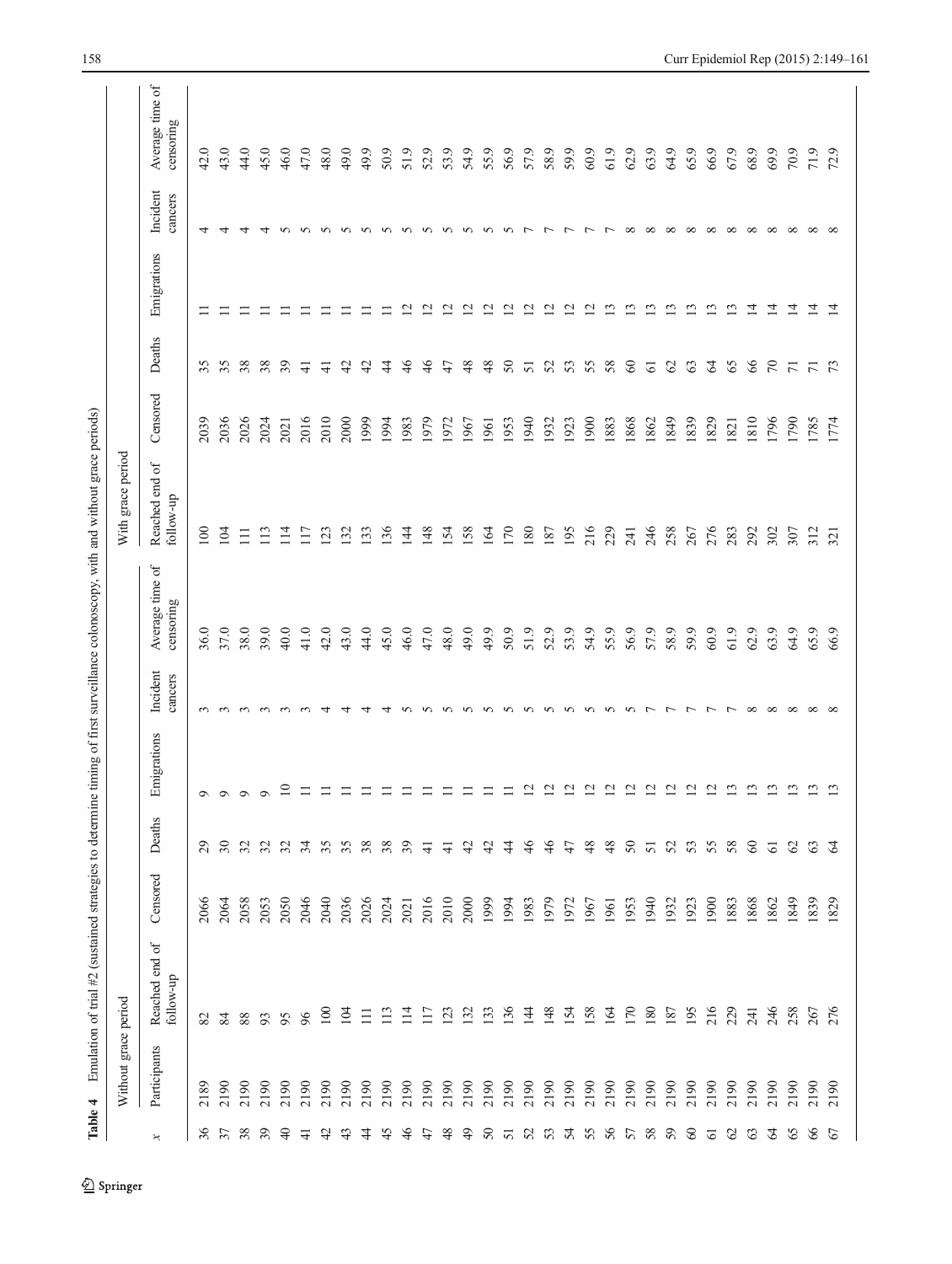| í,<br>I<br>í |
|--------------|
|              |
|              |

|        | Without grace period         |                             |          |                |                 |                     |                              | With grace period           |          |                |                          |                           |                              |
|--------|------------------------------|-----------------------------|----------|----------------|-----------------|---------------------|------------------------------|-----------------------------|----------|----------------|--------------------------|---------------------------|------------------------------|
|        | Participants                 | Reached end of<br>follow-up | Censored | Deaths         | Emigrations     | Incident<br>cancers | Average time of<br>censoring | Reached end of<br>follow-up | Censored | Deaths         | Emigrations              | Incident<br>cancers       | Average time of<br>censoring |
| 68     | 2190                         | 283                         | 821      | 65             | $\frac{13}{2}$  | $\infty$            | 67.9                         | 329                         | 1763     | 76             | ュ                        | ∞                         | 73.9                         |
| 69     | 2190                         | 292                         | 1810     | 99             | $\overline{4}$  | ∝                   | 68.9                         | 335                         | 1757     | 76             | ュ                        | ∝                         | 74.9                         |
| 5      |                              | 302                         | 1796     | 50             | $\overline{4}$  | ∝                   | 69.9                         | 341                         | 1747     | 79             | 그                        | ⌒                         | 75.9                         |
| F      |                              | 307                         | 1790     | $\overline{r}$ | $\overline{4}$  | ∝                   |                              | 349                         | 1736     | 82             | ュ                        | σ                         |                              |
|        | 2190<br>2190<br>2190<br>2190 | 312                         | 1785     |                | $\vec{4}$       | ∞                   | 70.9<br>71.9<br>73.9         | 355                         | 1726     | 84             | ≌                        | $\subseteq$               | 76.9<br>77.9                 |
|        |                              | 321                         | 1774     | 73             | $\vec{a}$       | ∝                   |                              | 360                         | 1718     | 87             | 51                       | $\subseteq$               | 78.9                         |
| 74     |                              | 329                         | 1763     | 76             | $\overline{4}$  | $\infty$            |                              | 363                         | 1709     | $\overline{5}$ | $\frac{6}{2}$            |                           | 79.9                         |
| 75     | 2190<br>2190<br>2190         | 335                         | 1757     | 76             | $\overline{4}$  | ${}^{\circ}$        |                              | 370                         | 1700     | $\mathcal{S}$  | $\overline{\phantom{0}}$ |                           | $80.9\,$                     |
| 76     |                              | 341                         | 1747     | 64             | $\vec{a}$       | ⌒                   | 74.9<br>75.9                 | 372                         | 1698     | $\mathcal{S}$  | L)                       |                           | 81.9                         |
| 77     |                              | 349                         | 1736     | 82             | $\overline{1}$  | σ                   |                              | 377                         | 1693     | $\mathcal{S}$  | ΓI                       |                           | 82.9                         |
| 78     |                              | 355                         | 1726     | 84             | 15              | $\overline{10}$     | 76.9<br>77.9                 | 380                         | 1689     | $\mathcal{S}$  | $\overline{\phantom{0}}$ | $\bar{\omega}$            | 83.9                         |
| 54     | 2190                         | 360                         | 1718     | 87             | 15              | $\supseteq$         | 78.9                         | 385                         | 1683     | 93             | $\overline{1}$           | $\overline{\mathcal{C}}$  | 84.9                         |
| $80\,$ | 2190                         | 363                         | 1709     | $\overline{5}$ | 16              |                     | 79.9                         | 389                         | 1678     | $\overline{6}$ | $\Box$                   | ⊴                         | 85.9                         |
| ವ      | 2190                         | 370                         | 1700     | $\mathcal{S}$  | $\overline{17}$ |                     | 80.9                         | 399                         | 1668     | $\overline{5}$ | $\Box$                   | ⊴                         | 86.9                         |
| 82     |                              | 372                         | 1698     | 56             | $\overline{17}$ |                     | 81.9                         | 403                         | 1661     | 50             | $\overline{17}$          | $\bar{\omega}$            | 87.9                         |
| 83     | 2190                         | 377                         | 1693     | 55             | $\overline{17}$ |                     | 82.9                         | 408                         | 1653     | $\approx$      | Ξ                        | $\overline{\mathfrak{c}}$ | 88.9                         |
| 84     | 2190                         | 380                         | 1689     | $\mathcal{S}$  | 17              | $\overline{2}$      | 83.9                         | 412                         | 1649     | 100            | 17                       | $\bar{\omega}$            | 89.9                         |
|        |                              |                             |          |                |                 |                     |                              |                             |          |                |                          |                           |                              |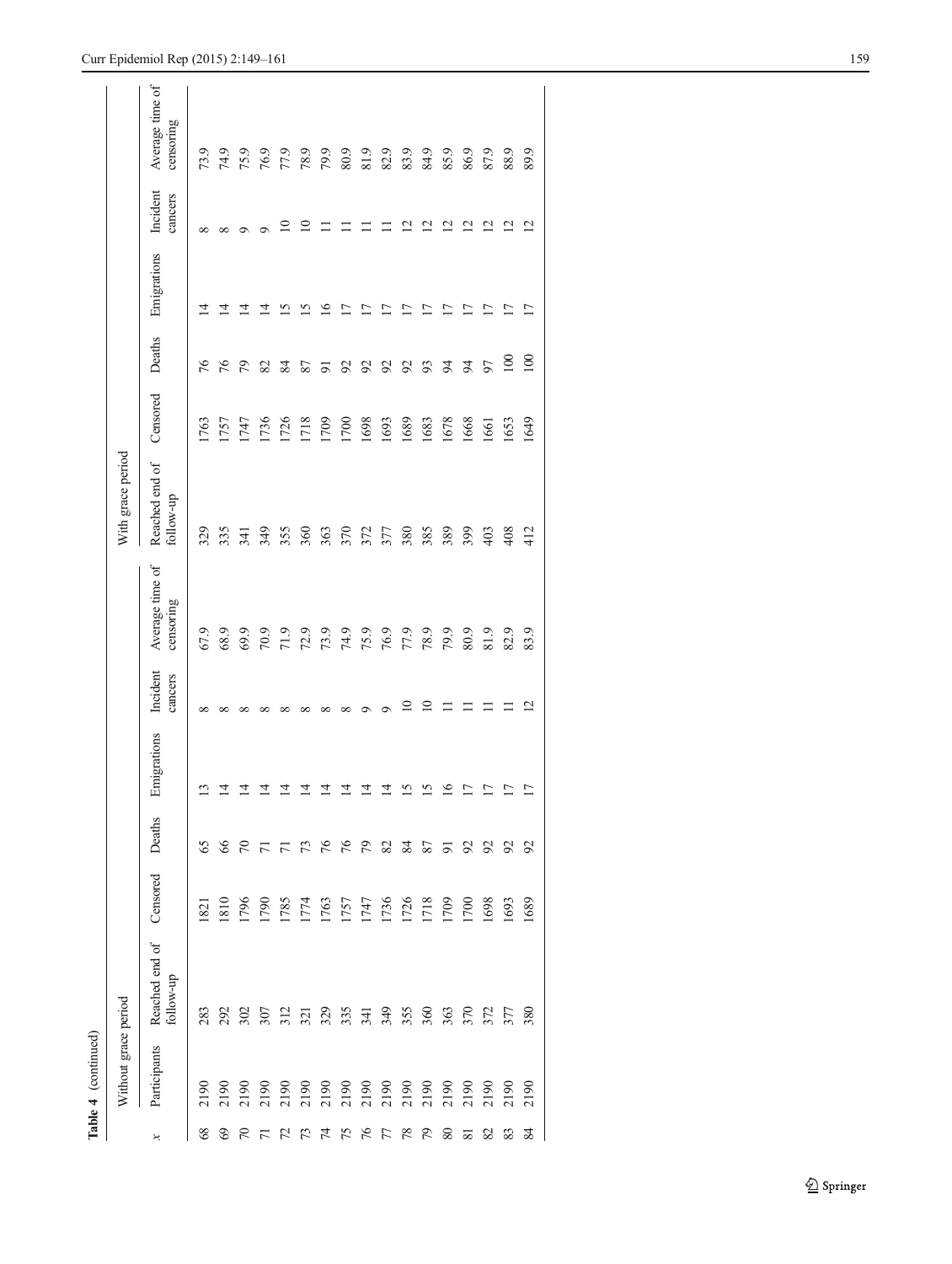<span id="page-11-0"></span>Table 5 Emulation of trial #3 (sustained strategies where the timing of colonoscopies is a function of evolving subject-specific characteristics)

|                  |                      |                     | Without grace period |    |                                             |              |         | With grace period                        |      |        |                                              |                  |                      |
|------------------|----------------------|---------------------|----------------------|----|---------------------------------------------|--------------|---------|------------------------------------------|------|--------|----------------------------------------------|------------------|----------------------|
| $\boldsymbol{x}$ | Participants Reached | end of<br>follow-up |                      |    | Censored Deaths Emigration Incident Average | cancers      | time to | Reached<br>end of<br>censoring follow-up |      |        | Censored Deaths Emigrations Incident Average | cancers          | time to<br>censoring |
|                  | 36 2189              | 20                  | 2144                 | 18 | 6                                           | $\mathbf{1}$ | 28.1    | 31                                       | 2122 | 23     | 10                                           | 3                | 34.2                 |
|                  | 37 2190              | 20                  | 2142                 | 20 | 7                                           | 1            | 29.1    | 31                                       | 2120 | 26     | 10                                           | 3                | 35.2                 |
|                  | 38 2190              | 20                  | 2142                 | 20 | 7                                           | $\mathbf{1}$ | 30.1    | 33                                       | 2116 | 28     | 10                                           | 3                | 36.2                 |
|                  | 39 2190              | 22                  | 2140                 | 20 | 7                                           | $\mathbf{1}$ | 31.1    | 31                                       | 2119 | 28     | 9                                            | 3                | 37.2                 |
|                  | 40 2190              | 22                  | 2139                 | 21 | 7                                           | $\mathbf{1}$ | 32.0    | 31                                       | 2118 | 29     | 9                                            | 3                | 38.0                 |
| 41               | 2190                 | 22                  | 2139                 | 21 | 7                                           | $\mathbf{1}$ | 33.0    | 33                                       | 2117 | 29     | 8                                            | 3                | 39.0                 |
| 42               | 2190                 | 24                  | 2132                 | 23 | 8                                           | 3            | 34.0    | 34                                       | 2116 | 29     | 8                                            | 3                | 40.0                 |
|                  | 43 2190              | 24                  | 2129                 | 26 | 8                                           | 3            | 35.0    | 33                                       | 2117 | 29     | 8                                            | 3                | 40.9                 |
|                  | 44 2190              | 26                  | 2125                 | 28 | 8                                           | 3            | 35.9    | 35                                       | 2113 | 31     | 8                                            | $\mathfrak{Z}$   | 41.9                 |
| 45               | 2190                 | 26                  | 2125                 | 28 | 8                                           | 3            | 36.9    | 34                                       | 2114 | 31     | 8                                            | 3                | 42.8                 |
|                  | 46 2190              | 27                  | 2123                 | 29 | 8                                           | 3            | 37.9    | 38                                       | 2109 | 32     | 8                                            | 3                | 43.8                 |
| 47               | 2190                 | 29                  | 2121                 | 29 | 8                                           | 3            | 38.8    | 42                                       | 2102 | 34     | 9                                            | 3                | 44.8                 |
| 48               | 2190                 | 29                  | 2121                 | 29 | 8                                           | 3            | 39.8    | 42                                       | 2101 | 35     | 9                                            | 3                | 45.7                 |
| 49               | 2190                 | 30                  | 2120                 | 29 | 8                                           | 3            | 40.8    | 41                                       | 2102 | 35     | 9                                            | 3                | 46.8                 |
| 50               | 2190                 | 30                  | 2118                 | 31 | 8                                           | 3            | 41.8    | 41                                       | 2101 | 36     | 9                                            | 3                | 47.8                 |
|                  | 51 2190              | 30                  | 2118                 | 31 | 8                                           | 3            | 42.7    | 49                                       | 2091 | 38     | 9                                            | 3                | 48.7                 |
|                  | 52 2190              | 32                  | 2115                 | 32 | 8                                           | 3            | 43.7    | 49                                       | 2087 | 40     | 9                                            | 5                | 49.6                 |
| 53               | 2190                 | 34                  | 2110                 | 34 | 9                                           | 3            | 44.6    | 49                                       | 2086 | 41     | 9                                            | 5                | 50.5                 |
|                  | 54 2190              | 34                  | 2109                 | 35 | 9                                           | 3            | 45.6    | 52                                       | 2082 | 42     | 9                                            | 5                | 51.5                 |
|                  | 55 2190              | 34                  | 2109                 | 35 | 9                                           | 3            | 46.6    | 54                                       | 2078 | 44     | 9                                            | 5                | 52.4                 |
|                  | 56 2190              | 34                  | 2108                 | 36 | 9                                           | 3            | 47.5    | 64                                       | 2067 | 45     | 9                                            | 5                | 53.4                 |
|                  | 57 2190              | 39                  | 2101                 | 38 | 9                                           | 3            | 48.4    | 63                                       | 2066 | 47     | 9                                            | 5                | 54.3                 |
| 58               | 2190                 | 40                  | 2096                 | 40 | 9                                           | 5            | 49.4    | 65                                       | 2061 | 49     | 10                                           | 5                | 55.2                 |
| 59.              | 2190                 | 40                  | 2095                 | 41 | 9                                           | 5            | 50.3    | 67                                       | 2059 | 49     | 10                                           | 5                | 56.3                 |
|                  | 60 2190              | 42                  | 2092                 | 42 | 9                                           | 5            | 51.3    | 67                                       | 2059 | 49     | 10                                           | 5                | 57.4                 |
|                  | 61 2190              | 44                  | 2088                 | 44 | 9                                           | 5            | 52.2    | 70                                       | 2055 | 50     | 10                                           | $\mathfrak s$    | 58.3                 |
|                  | 62 2190              | 46                  | 2085                 | 45 | 9                                           | 5            | 53.2    | 65                                       | 2060 | 50     | 10                                           | 5                | 59.2                 |
|                  | 63 2190              | 46                  | 2083                 | 47 | 9                                           | 5            | 54.1    | 65                                       | 2060 | 50     | 10                                           | 5                | 60.1                 |
|                  | 64 2190              | 47                  | 2079                 | 49 | 10                                          | 5            | 55.1    | 69                                       | 2055 | 50     | 10                                           | 6                | 61.0                 |
|                  | 65 2190              | 49                  | 2077                 | 49 | 10                                          | 5            | 56.0    | 71                                       | 2052 | 51     | 10                                           | 6                | 62.0                 |
|                  | 66 2190              | 49                  | 2077                 | 49 | 10                                          | 5            | 56.9    | 76                                       | 2047 | 51     | 10                                           | 6                | 62.8                 |
|                  | 67 2190              | 49                  | 2076                 | 50 | 10                                          | 5            | 57.8    | 79                                       | 2042 | 53     | 10                                           | 6                | 63.7                 |
|                  | 68 2190              | 50                  | 2075                 | 50 | 10                                          | 5            | 58.8    | 89                                       | 2026 | 58     | 11                                           | 6                | 64.6                 |
|                  | 69 2190              | 50                  | 2075                 | 50 | 10                                          | 5            | 59.7    | 95                                       | 2019 | 58     | 11                                           | 7                | 65.6                 |
|                  | 70 2190              | 50                  | 2074                 | 50 | 10                                          | 6            | 60.6    | 98                                       | 2013 | 61     | 11                                           | 7                | 66.6                 |
|                  | 71 2190              | 50                  | 2073                 | 51 | 10                                          | 6            | 61.5    | 99                                       | 2010 | 63     | 11                                           | 7                | 67.3                 |
|                  | 72 2190              | 53                  | 2070                 | 51 | 10                                          | 6            | 62.4    | 102                                      | 2006 | 63     | 12                                           | 7                | 68.2                 |
|                  | 73 2190              | 55                  | 2067                 | 52 | 10                                          | 6            | 63.3    | 107                                      | 1998 | 66     | 12                                           | $\boldsymbol{7}$ | 69.0                 |
|                  | 74 2190              | 61                  | 2055                 | 57 | 11                                          | 6            | 64.2    | 105                                      | 1997 | 68     | 13                                           | 7                | 69.8                 |
|                  | 75 2190              | 63                  | 2052                 | 57 | 11                                          | $\tau$       | 65.1    | 105                                      | 1995 | 69     | 14                                           | 7                | 70.5                 |
|                  | 76 2190              | 65                  | 2048                 | 59 | 11                                          | 7            | 66.0    | 106                                      | 1992 | 71     | 14                                           | 7                | 71.3                 |
|                  | 77 2190              | 66                  | 2046                 | 60 | 11                                          | $\tau$       | 66.9    | 108                                      | 1989 | $72\,$ | 14                                           | 7                | 72.3                 |
|                  | 78 2190              | 68                  | 2043                 | 60 | 12                                          | $\tau$       | 67.8    | 107                                      | 1990 | $72\,$ | 14                                           | 7                | 73.1                 |
|                  | 79 2190              | 70                  | 2037                 | 64 | $12\,$                                      | $\tau$       | 68.6    | 103                                      | 1993 | 73     | 14                                           | 7                | 73.9                 |
|                  | 80 2190              | 71                  | 2033                 | 66 | 13                                          | $\tau$       | 69.5    | 100                                      | 1995 | $74\,$ | 14                                           | $\tau$           | 74.8                 |